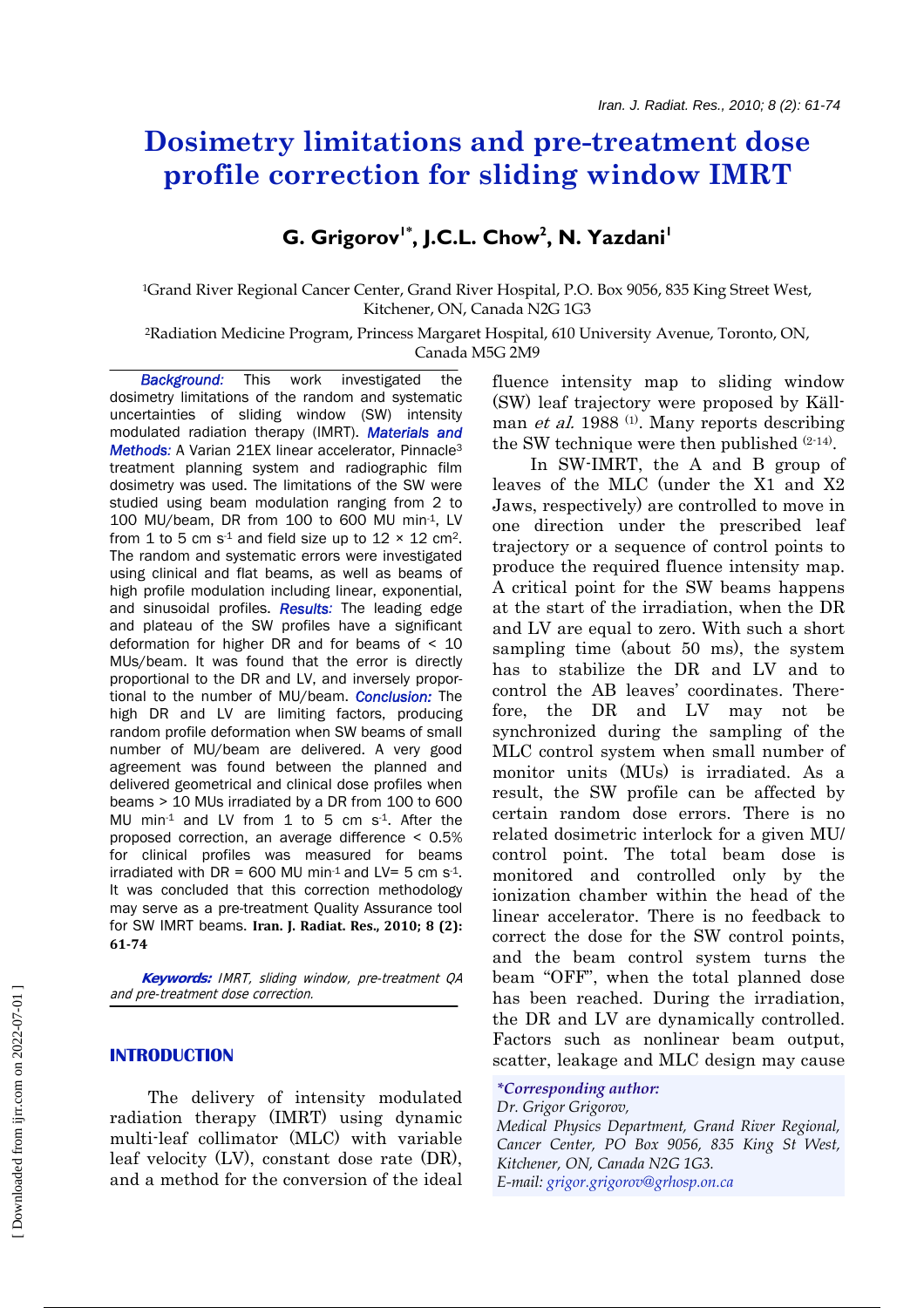a dosimetric and geometric uncertainties of the dose distribution. Since the beam output modeling of the planning system for small fields as well as for asymmetrical and irregular fields depends critically on the linearity of the beam output characteristic, certain disagreements between the calculated and delivered dose distributions can be measured. These factors cause a systematic dose disagreement because they have a static but not dynamic character. Evaluation of the disagreement between the planned and delivered dose is a part of the pre-treatment verification in the Quality Assurance program (QA) of SW-IMRT.

 To prevent dose uncertainties of the delivery system the limitation caused by the DR, LV and MU/control point has to be known. A pre-treatment QA program for IMRT plans is provided to compare the calculated and measured dose distributions. Basically, the QA program includes a dose map comparison and checkout of the dose at the isocenter. The dose map calculated for a given plan and buildup by the treatment planning system is compared to that obtained by a 2D dose detector with the same dosimetric setup using radiographic films, portal imager, matrix of ionization chambers (IC) etc. The pre-treatment verification is based on the treatment planning process, including phases such as the checking of the plan optimization, dose map generation for each beam, and its transformation to leaf control points. Although there is no unique relationship between the prescribed dose at a reference point (or to a defined volume) to the number of MU per a given beam, the MU checking is a secure method in the beam QA (15-17). Using the treatment planning system, every beam is re-projected onto a uniform phantom so that the dose at some reference point(s) can be calculated. Then the dose measured at the same control point(s) and dosimetric setup is compared with the calculated doses. Similarly, the 2D dose distribution of each beam for a given cross section can be verified based on a comparison between the calculated dose distributions in a specific plane with measurements from a 2D dose detector exposed in the same plane. To evaluate the differences between the calculated and measured dose fields, the "gamma method" was used (18, 19). There are two criteria for accuracy. The first is requirements for highest dosimetric accuracy in regions of low dose gradient. The second is requirements for highest geometric accuracy in regions of high dose gradient. For example, if the criteria are set at 2% and 3 mm, all points are within 2% of the expected dose or are within 3 mm of the nearest point with the expected dose area considered acceptable. These differences are not further used for a correction of the dosimetric/geometric uncertainties for the IMRT beams. The agreement between both maps is provided by a y index. Using a portal image for the y index, agreements within 3% local dose difference, and 3 mm distance were reported <sup>(20)</sup>. Better results were obtained using an ionization chamber array, which confirms agreement to within 2% of the maximum dose or 2 mm distance for all points within the IMRT fields (21).

 The beam profiles delivered by sliding window technique have one characteristic which may serve very well to provide a pre-treatment QA of the IMRT beams, as well as, to correct the in feedback the dose map in the field. Using a 2D dose detector of enough resolution of the dose readings, it is possible to compare dose profile for every leaf pair to the dose profile calculated by the planning system for the same pair. More over, if any systematic dose uncertainty is discovered addressing one or more leaf pairs, the control points of the affected leaf pairs can be modified directly in their control code using a dose correction matrix

 Beam profiles of rectangular, sinusoidal, exponential and linear shapes, as well as clinical beams were used to determine the range of the random and systematic dose errors for SW beams. To investigate the mechanical and dosimetry characteristics of the MLC, its leakage component and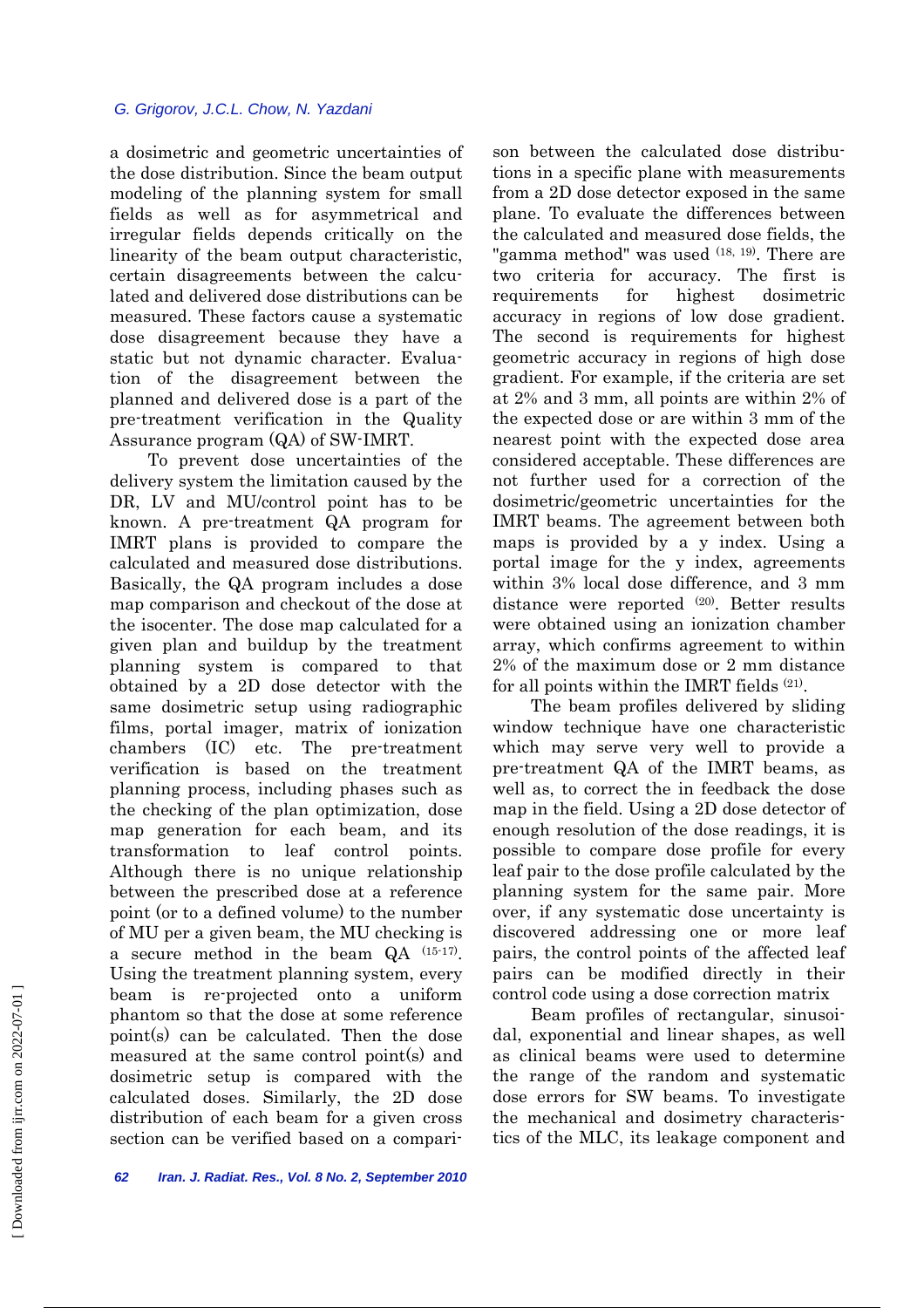the SW beam delivery time, beams from 2 to 100 MU were irradiated with a DR up to 600 MU min<sup>-1</sup> and LV up to 5 cm s<sup>-1</sup>. Measurements were performed using a Varian 21EX linear accelerator and Kodak XV–Omat radiographic film dosimetry. In Grand River Hospital, our treatment planning system is currently not equipped with software to convert ideal fluence maps to SW-MLC sequences. To study dose inaccuracies of SW profiles, an in-house software (SWIMRT) built on the MATLAB® v. 7.1 platform was used  $(9)$ . It should be noted that this software has not included a dose correction regarding the small fields beam output, scatter and leaf design produced by the specificity of the Varian MLC. As the delivery time of the SW beams is an important parameter, the possibility to irradiate the SW beams using the extreme DR and LV was also investigated.

 It was found that the random and systematic profile uncertainties affect the leading edge and plateau of the SW profiles, and the dose magnitude of the control points, respectively. In this study, we found out for which combination among the DR, LV and MU/beam, the random profile uncertainties can be avoided. As the multiple measured systematic dose errors from one and the same beam were found to have equivalent values from same control points, it was assumed that these errors could be corrected. The evaluation of the dosimetric/ geometric uncertainties between the calculated and measured fields was based on calculation grid with a step of 0.1 mm. A 2D dose error profile was generated using all leaf pairs. As a final step in the pre-treatment dose profile verification, we used the 2D dose error profile in a feedback to correct the leaf trajectory directly in the MLC code without rerunning the optimization algorithm. The MU correction of the control points included in an integrated dosimetric uncertainty caused by the beam output, leaf design, scatter and so on. After the correction, an average deviation  $\leq 0.5\%$  was measured for the used clinical beams irradiated with the extreme DR and LV.

## **MATERIALS AND METHODS**

## *Dosimetric equipment and measurements*

 The limitations of the SW-IMRT dose delivery were studied using the 6 MV photon beams for clinical and non-clinical cases. SW beams with dose modulation ranging from 2 to 100 MU/beam were irradiated in the X1→ X2 leaf pair direction and delivered to a Solid Water phantom using a DR from 100 to 600 MU min<sup>-1</sup> and LV from 1 to 5 cm  $s<sup>1</sup>$ . The beams for clinical case were initially calculated for a step-and-shoot IMRT using Pinnacle3 treatment planning system and then converted to SW beams using our SWIMRT software.

 The beams for non-clinical cases of flat, linear, exponential and sinusoidal shape were generated by the SWIMRT and SHAPER program (v 6.2, Varian Medical Instruments Inc.) as *.mlc* files. The measurements were performed using a Varian Clinac 21 EX linear accelerator, (Varian Medical Systems, Palo Alto, CA) equipped with a 120-leaf Millennium MLC. In this study, the profiles are shown in figures as follows: the initially planned profiles are in black, the profiles irradiated before the correction are in pink, the corrected profiles are in blue, and the delivered profiles after correction are in red.

 The profile uncertainties of the SW beams for clinical case were evaluated by comparing the dose profile calculated from Pinnacle3 to a plane at a given depth in a flat water phantom to a dose profile obtained by radiographic film using the same experimental configuration. The planar and film dose maps of every beam exported as ASCII format were analyzed using the OmniProTM I'mRT, v. 1.5 (SCANDITRONIX WELLHOFER). It was assumed that the dose error for every control point includes an individual differential dose component caused by the beam output, scatter, trans-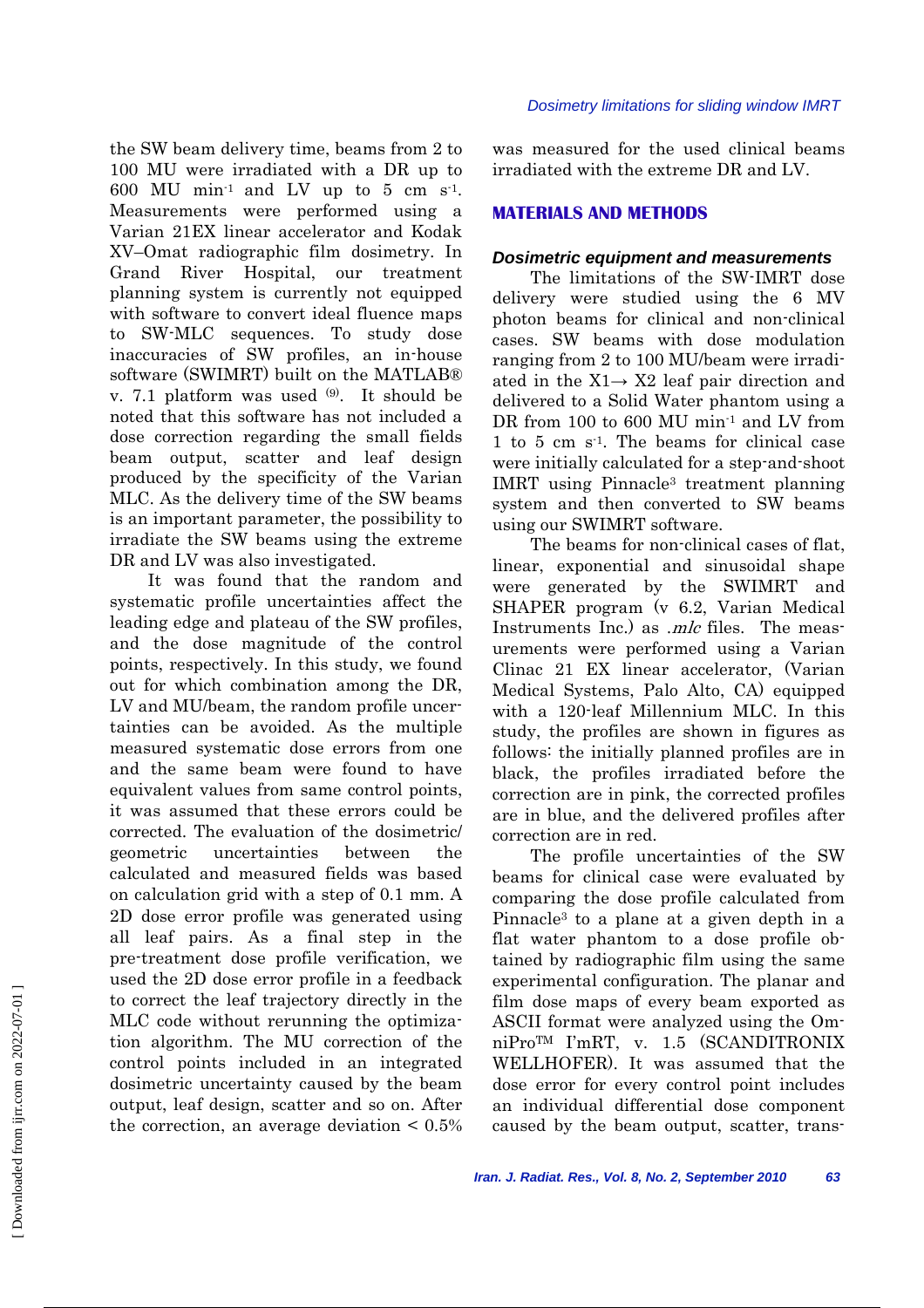mission, tongue-and-groove effect, MLC design and so on. The differential values were calculated using Microsoft® Office Excel 2003 and exported to the SWIMRT to rescale the initial shape of the SW profile. The initial, planned and the corrected profiles were compared graphically.

 The dose profiles were measured in a Solid Water phantom  $(30 \times 30 \times 30 \text{ cm}^3)$  at the central axes, source-to-axis distance  $(SAD) = 100$  cm, and in a specific depth using film dosimetry. The films were processed with a Kodak X–Omat 2000 film processor in a single batch. Developed films were scanned using a 16–bit Vidar VXR–16 film scanner (Vidar Systems Corp., Herndon, VA) and analyzed using the RIT 113V4 software (Radiological Imaging Technology, Inc., Colorado Springs). The optical density to dose conversion was performed using a MLC file generated by the SHAPER program for step irradiations of films. A cubic-spline algorithm was used to fit the optical density calibration function. The calibration curve was obtained according to the instructions of the RIT system. MLC fields with 13 equal dose steps within the range of sensitivity of Kodak films were used for the film calibration. For the day of measurements, doses obtained by radiographic films were rescaled additionally by readings obtained by a farmer chamber for 100 MUs of 6 MV photon beam, at 5 cm depth of Solid Water phantom, field size  $=$  $10 \times 10$  cm<sup>2</sup> and source-to-surface distance (SSD) = 95 cm using a calibrated ionization chamber.

## *Geometrical beam profiles*

 The random dose profile uncertainties were studied using SW beams of flat profile with field sizes of 5 and 10 cm in the X2 direction and from 2 to 10 MU/beam. A comparison between the static and SW beams of the same experimental setup was carried out to determine the agreement between the planned and delivered SW profiles. The curves in figures 1-3, obtained with TL films at depth of 5 cm, are for beams irradiated by a  $DR = 100$ , 400 and 600 MU min<sup>-1</sup> and LV = 1, 3 and 5 cm s<sup>-1</sup>.

 The systematic profile deviation was studied using beams with a dose modulation ranging from 10 to 100 cGy. The profiles of linear (y =  $a + b \times x$ ), exponential (y =  $a + c$ /  $\exp(x)$  and one and two sinusoidal (y = a + d. sin  $(p \cdot x)$  and  $y = a + f$ . sin  $(2p \cdot x)$  dose gradient modulation (see figures 4, 5 and 8 (a-d)) mimic closely the graphical elements of the clinical dose profiles. The equations had specific coefficients of a to  $f$  (from  $a = 10$ ) and  $b$  to f from 10 to 100 cGy) to fit a field of  $x = -6$  to  $+6$  cm from the central beam axis. Each profile represents a superposition of two dose distributions. One has 10 MUs and another has the corresponding geometric shape with a maximum of 90 MUs. A specific number of  $MUs = 124, 124, 169$  and 259 MU/beam for the linear, exponential and one and two sinusoidal profiles, respectively were used to deliver at a depth of 5 cm the prescribed dose profiles with a  $DR =$ 600 MU min<sup>1</sup> and  $LV = 5$  cm s<sup>1</sup>. Five measurements were carried out for each geometric profile.

## *Clinical beams*

 IMRT plans of two randomly selected patients, diagnosed with prostate (figure 6) and head-and-neck cancer (figure 7), were used to study the random and systematic dose profile uncertainties for the SW dose delivery. Patients were scanned in the target area with an AcQSim CT scanner (Philips Medical Systems Inc, Cleveland). The planning target volumes (PTVs) and organs at risk (OARs) were outlined according to the guidelines in the Radiation Therapy Oncology Group studies (22, 23).

A prescribed fractional dose of 82 Gy/41 with 5 beams and 60 Gy/30 with 11 beams of 6 MV photon beams were used for the plan optimization for the prostate and the head-and-neck plan, respectively. Initially, plans were optimized for step-andshoot IMRT using the Pinnacle<sup>3</sup> v. 7.4 (Philips Medical Systems, Milpitas, CA). Then every beam was recalculated in the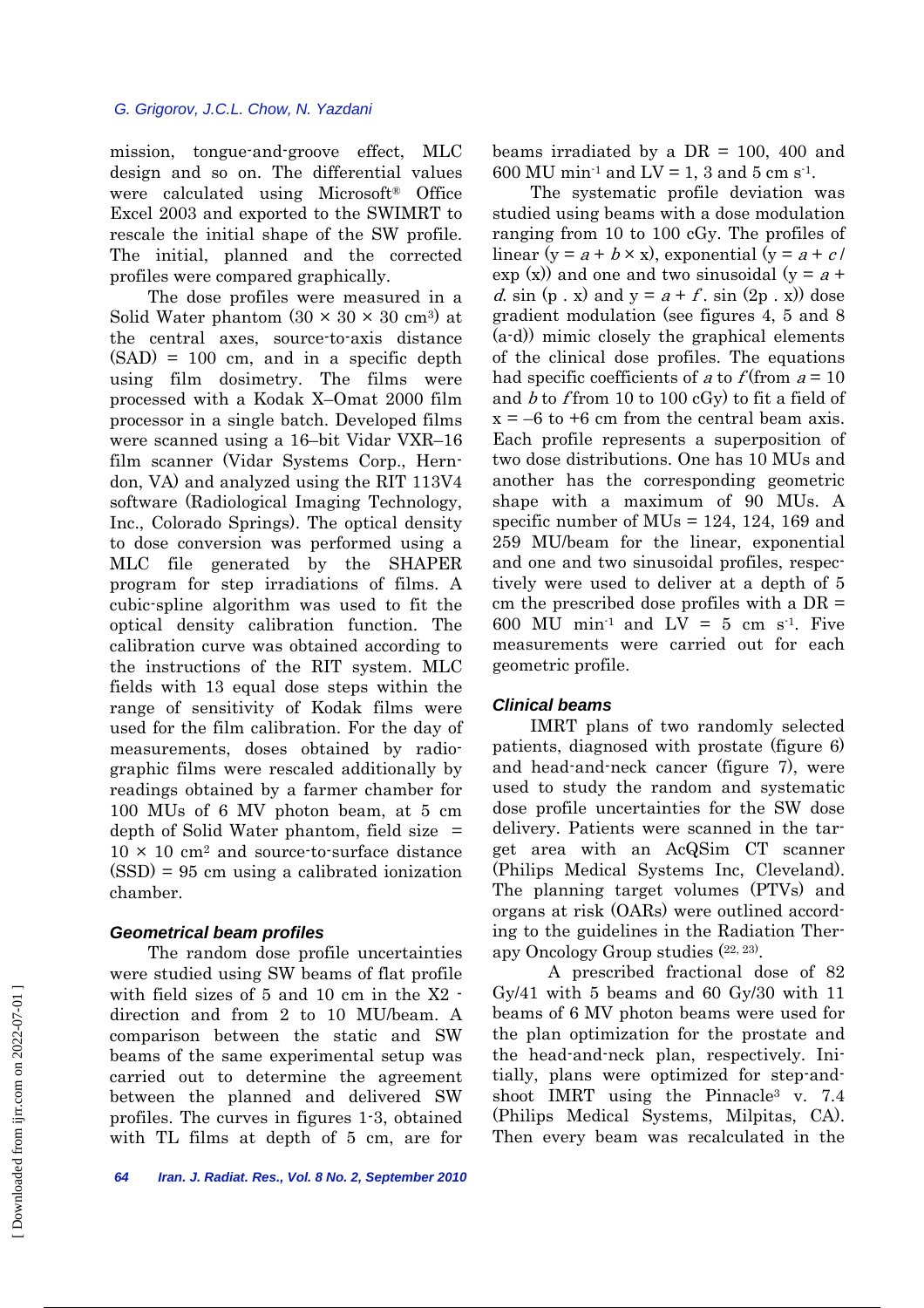planning system using zero beam gantry angle, with SAD = 100 cm and reference depths (12 and 5 cm for prostate and headand-neck, respectively) in a Solid Water phantom. To avoid the dose redistribution caused by the overshoot effect and positional errors in the reference step-and-shoot beams, radiographic films were irradiated using a  $DR = 100$  MU min<sup>-1 (24-26)</sup>. The step-and-shoot beams were converted to SW beams using the SWIMRT software, and irradiated for the same experimental configuration. The total delivery time for the



Figure 1. Sliding window beam profiles for field length of 5 cm, 2 MU/beam, 6 MV photon beam delivered with  $LV = 1, 3$ and 5 cm s<sup>-1</sup>: (a) DR = 100 MU min<sup>-1</sup>, (b) DR = 400 MU min<sup>-1</sup> and (c)  $DR = 600$  MU min-1.

#### *Dosimetry limitations for sliding window IMRT*

step-and-shoot and SW-IMRT, and the MU/ beam are shown in tables 1 and 2.



Figure 2. Sliding window beam profiles for field length of 10  $cm$ , 8 MU/beam, 6 MV photon beam delivered with  $LV = 1$ , 3 and 5 cm s<sup>-1</sup>: (a) DR = 100 MU min<sup>-1</sup>, (b) DR = 400 MU min<sup>-1</sup> and (c)  $DR = 600$  MU min-1



for SW beam of 3 MUs, field length of 5 cm, DR = 600 MU min-1, LV=  $5 \text{ cm s}^{-1}$ .

*Iran. J. Radiat. Res., Vol. 8, No. 2, September 2010 65*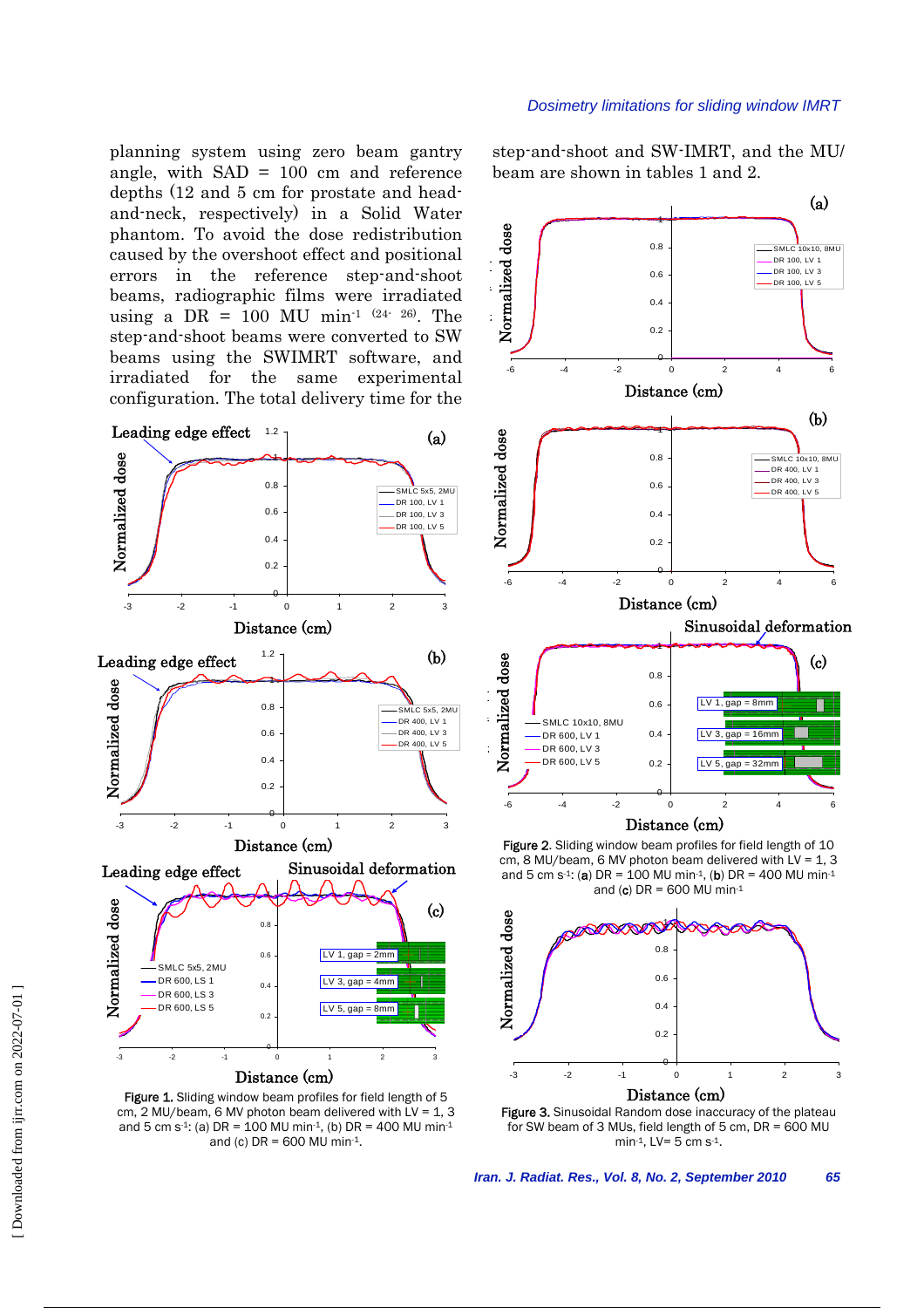## *G. Grigorov, J.C.L. Chow, N. Yazdani*

| <b>S&amp;S IMRT</b>             |      |      |      | <b>SWIMRT</b> |      |                 |      |      |                          |                          |      |  |
|---------------------------------|------|------|------|---------------|------|-----------------|------|------|--------------------------|--------------------------|------|--|
| Leaf Speed $\mathrm{[cm\ s^1]}$ | 0    |      |      | 3             | 5    |                 | 3    | 5    |                          | 3                        |      |  |
| <b>Planned MU</b>               | 130  |      | 149  | 136           | 134  | 207             | 156  | 145  | 246                      | 169                      | 153  |  |
| 100 MU/min                      |      | 78   | 89.4 | 81.6          | 80.4 | $\qquad \qquad$ | -    | -    |                          | $\overline{\phantom{a}}$ |      |  |
| 400 MU/min                      | Time | 19.5 | ۰    | -             | -    | 31.5            | 23.4 | 21.7 | $\overline{\phantom{0}}$ |                          |      |  |
| 600 MU/min                      | [s]  | 13   | ۰    | -             | -    | -               | -    | -    | 24.6                     | 16.9                     | 15.3 |  |

Table 1. Comparison of the total delivery times for the prostate IMRT beams.

Table 2. Comparison of the total delivery times for the head and neck IMRT beams.

| <b>S&amp;S IMRT</b>             |             |      | <b>SWIMRT</b> |      |      |      |      |      |      |      |      |
|---------------------------------|-------------|------|---------------|------|------|------|------|------|------|------|------|
| Leaf Speed $\mathrm{[cm\ s}^1]$ | 0           |      |               | 3    | 5    |      | 3    | 5    |      | 3    |      |
| <b>Planned MU</b>               | 113         |      | 137           | 121  | 118  | 208  | 145  | 132  | 257  | 161  | 142  |
| $100$ MU/min                    |             | 67.8 | 82.2          | 72.6 | 70.8 | -    | ۰    |      | -    |      |      |
| 400 MU/min                      | Time<br>[s] | 17   | -             |      |      | 31.2 | 21.7 | 19.8 |      |      |      |
| 600 MU/min                      |             | 11.3 | -             |      |      |      |      |      | 25.7 | 16.1 | 14.2 |

## *Dose profile correction matrix*

Let  $y_1$  be the original planned dose profile for a given leaf pair calculated for the Solid Water phantom and y2 be the dose profile delivered by the SW beam and measured in a Solid Water phantom for the same leaf pair and experimental configuration. The profile y2 represents the sum of the planned dose and dose uncertainties. It was assumed that the difference between y1 and y2 may be used as a correction function (CF) to correct the systematic beam uncertainties. To calculate the CF, an equal step,  $x_i =$ 0.1 mm was used. For example, a field length of 10 cm for the CF has 1000 steps (i = 1 to 1000) per every leaf pair. The CF for one leaf pair was defined as:

$$
CF(\mathbf{x_i}) = 2 \times \mathbf{y_1}(\mathbf{x_i}) - \mathbf{y_2}(\mathbf{x_i}), \tag{1}
$$

 The CF for all leaf pairs included in the SW beam may be prescribed as a matrix CF [*n*, i], where  $n = 1$  to 60 is the order number of the leaf pair and  $i = 1$  to m is the order number of the leaf control points.

 The mean value and standard deviation were calculated for every control point of the SW profiles.

#### **RESULTS**

## *Deformation of sliding window beam profiles*

 The rectangular profiles in figures 1 and 2 were measured for SW fields of  $2 \times 5$ cm2 with 2 and 3 MU/beam and a field size of  $2 \times 10$  cm<sup>2</sup> and 8 MU/beam, respectively. The profiles in figure 3 are for SW fields of 2  $\times$  5 cm<sup>2</sup>. The longer side of the field is in the x-direction. Profiles of static beams with the same field size and MU were used as reference beams here. The SW dose profiles were normalized to the dose at the central beam axis obtained for the corresponding static field size. The leading edge and plateau of the SW profiles in figures 1(b), 1(c) and 2 have a significant deformation for a  $DR =$ 400 and 600 MU min-1. The magnitude of the sinusoidal waves of the plateau is about 7 and 15% from the beam dose irradiated with a  $DR = 400$  and 600 MU min<sup>-1</sup>, respectively. The number of periods may increase proportionally in the length of the field. In figure 2(c), the plateau has about 18 sinusoidal periods and a delivery time of 23 s for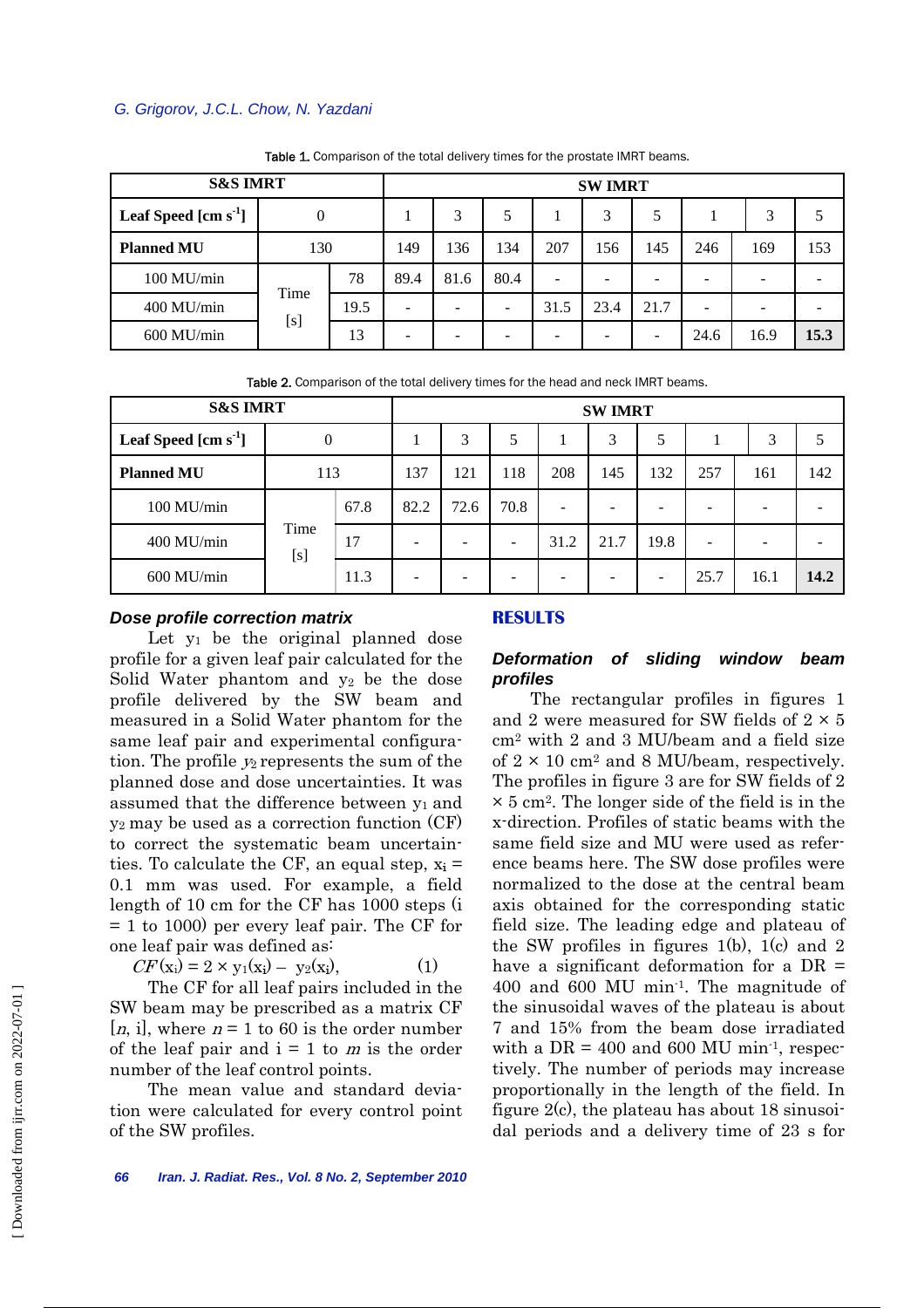*Dosimetry limitations for sliding window IMRT*

length  $= 10$  cm, and it results in about 1.3 s per period. The SW field sizes for 5 and 10 cm length of the field calculated by the SWIMRT for  $DR = 600$  MU min<sup>-1</sup> and  $LV =$ 1, 3 and 5 cm  $s<sup>-1</sup>$  are shown in figure 1(c) and  $2(c)$ , respectively. In the same figures, a gap from 2 to 8 mm and from 8 to 32 mm was calculated to deliver SW profiles, respectively.

 To investigate the ability of the MLC to control the DR and LV for low number of MU/beam, one and the same SW beam with DR of 600 MU min<sup>-1</sup> and LV of 5 cm s<sup>-1</sup>were irradiated several times on different films. In figure 3, the plateau of every profile has sinusoidal deformation. Additionally, the plateau has a random phase shift of periodic modulations and each of them has with about 20% relative error to the prescribed MU.

 In figure 2, the magnitude of random errors in the leading edge and the plateau is directly proportional to the DR and LV and inversely proportional to the number of MU/ beam (see figure 2). The deformation of the edge and plateau measured for a beam of 8 MU/beam,  $DR = 600$  MU min<sup>-1</sup> and  $LV = 5$  $\text{cm s}^{-1}$  is significantly lower in comparison to the deformations of the beam of 2 MU/beam irradiated with the same DR and LV (figure 1).

## *SW beam profiles of single and multiple dose gradients*

 The linear, exponential and sinusoidal SW profiles irradiated by the 6 MV photon beams, DR = 600 MU min<sup>-1</sup>, LV =  $1 - 5$  cm s  $1$  in a Solid Water phantom at SAD = 100 cm, and depth = 5 cm are plotted in figure 4. Each profile was irradiated 5 times. In the sub-figures of figure 4, five identical dose profiles are plotted. A comparison between the planned (reference) geometric curves and the beam profiles without correction, for field size =  $12 \times 12$  cm<sup>2</sup> irradiated with DR = 600 MU min<sup>1</sup> and  $LV = 5$  cm s<sup>1</sup> is shown in



Figure 4. Sliding window profiles delivered in the X1→X2 direction for field size = 12 × 2 cm<sup>2</sup> irradiated by a 6 MV photon beam, DR =  $100 - 600$  MU min<sup>-1</sup>, LV =  $1 - 5$  cm s<sup>-1</sup> in a Solid Water phantom at SAD =  $100$  cm and depth =  $5$  cm: (a) linear; (b) exponential; (c) one sinusoidal period for 12 cm; and (d) two sinusoidal periods for the same X1 - X2 length of the field.

*Iran. J. Radiat. Res., Vol. 8, No. 2, September 2010 67*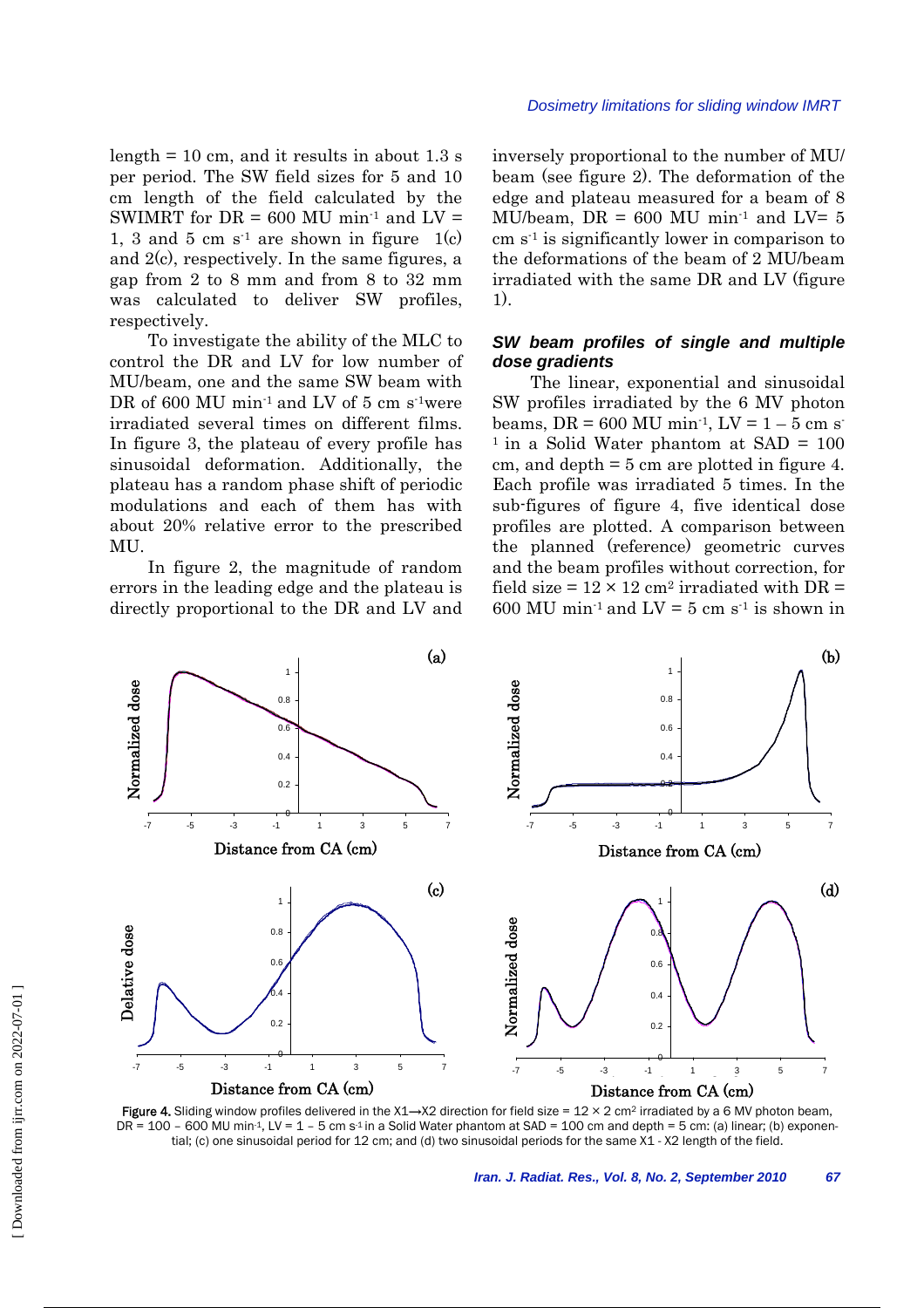figure 5. A significant non-uniform disagreement between the planned and delivered dose profiles is shown in figures 5 (a-d). All delivered fields have the existence of point (s) of intersection marking the places, where the planned and delivered doses are equal. The points are shown in figure 5 with circles. A systematic difference was measured in more than two hundred SW profiles of different shapes, irradiated under variety of combinations of DR, LV and profile shapes. As the shape of the delivered dose profiles was identical, we assumed that an individual correction factor could be used for every leaf control point. The string of the correction factors per one leaf pair creates the CF, for this particular pair.

## *Clinical DMLC beams*

 The treatment times for prostate and head-and-neck SW beams are shown in tables 1 and 2, respectively. The shortest beam-on time of 15.3 and 14.2 s for a  $DR =$ 

600 MU min<sup>-1</sup> and  $LV = 5$  cm s<sup>-1</sup> (see shadow cells in the tables) were calculated for the prostate and head-and-neck beams, respectively.

#### *Prostate IMRT beam*

 The planned and delivered beam fluence and profile along the X1-X2 axis are shown in figures  $6(a)$  and  $6(b)$ . Two non-uniform windows for SW-IMRT correspond to control points of 20% and 80% of the prescribed MU/beam are shown in figure 6.

The dose profiles of the static MLC (used for a reference) and dynamic MLC irradiated with  $DR = 100$  MU min<sup>-1</sup> (black) and 600 MU min<sup>-1</sup> (pink) with  $LV = 5$  cm s<sup>-1</sup>. respectively are shown in figure 8(e). The static and dynamic anterior-posterior beams were irradiated using 130 and 153 MU/ beam, respectively. The dynamic profiles have about 5% difference in the plateau of the profile.



Figure 5. Dose differences between the planned (reference) geometric curves and delivered SW beam profiles without correction, for field size =  $12 \times 2$  cm<sup>2</sup> irradiated with DR = 600 MU min<sup>-1</sup> and LV = 5 cm s<sup>-1</sup>. The planned beam profiles are plotted in black. The delivered dose profiles are plotted in pink.

*68 Iran. J. Radiat. Res., Vol. 8 No. 2, September 2010*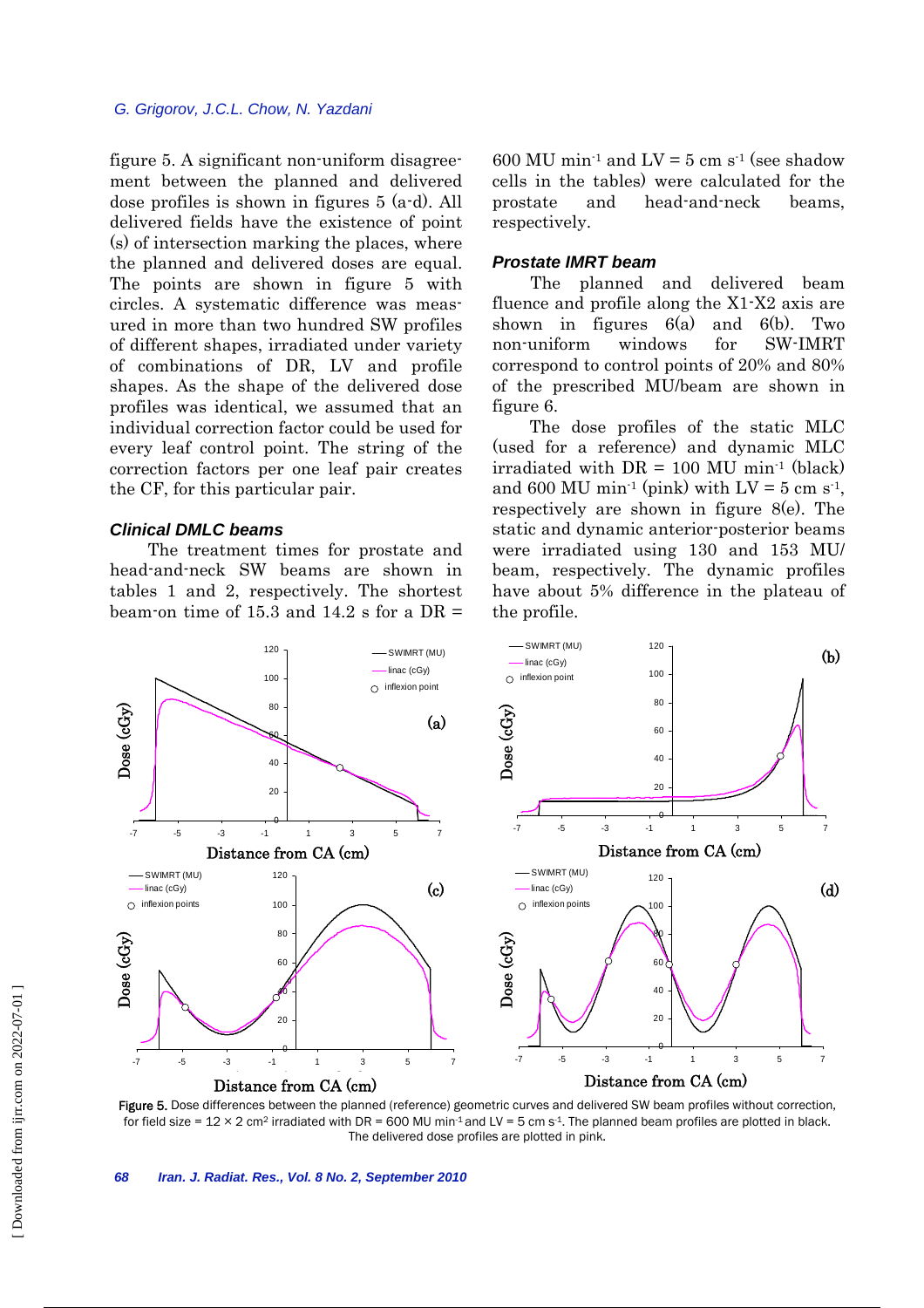## *Head-and-neck IMRT beam*

 Figures 7 (a) and 7(b) show similar information for the head-and-neck beams. The planned and delivered beam fluence for one IMRT beam and profile along the X1-X2 axis is shown in figure 7. The irregular windows in figure 7 correspond to the 20% and 50% of the prescribed MU/beam (figures 7 (c) and (d)). The dose profiles of the static MLC and dynamic MLC irradiated with DR  $= 100$  MU min<sup>-1</sup> (black) and 600 MU min<sup>-1</sup> (pink) with  $LV = 5$  cm s<sup>-1</sup>, respectively are shown in figure 8(f). The static and dynamic beams were irradiated using 113 and 142 MU/beam, respectively. As profile differences are not equal (about 4% - 6%), the correction requires a non-uniform CF for the MLC control points.

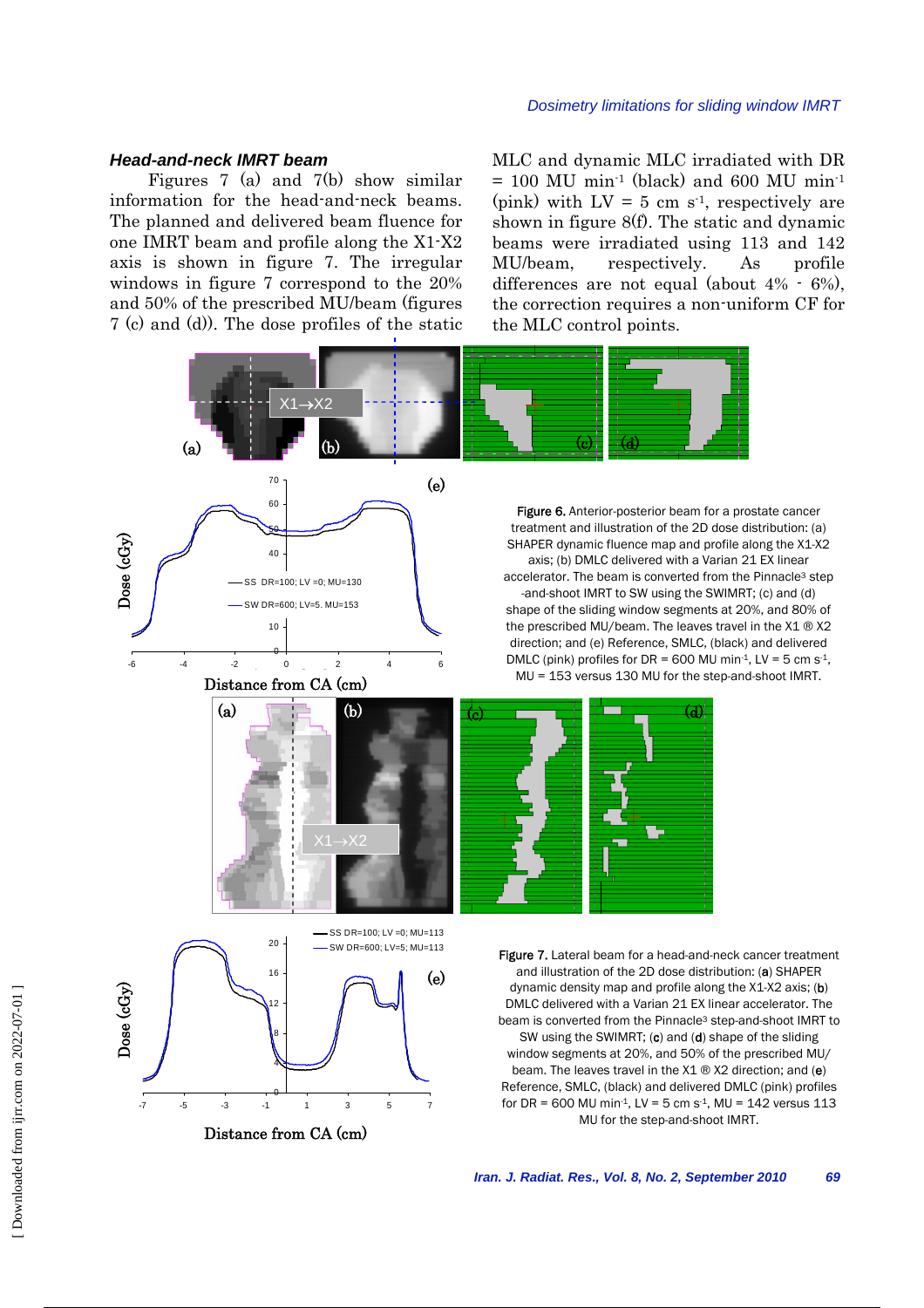## *G. Grigorov, J.C.L. Chow, N. Yazdani*

 Decreasing the total delivery time is an important objective due to possible effects of internal organ motion and patient movement. Using extreme DR and LV the clinical beams (prostate and head-and-neck) were delivered after corrections for 14.8 s and 13.9 s, respectively. At the same time the value of the leakage outside both fields increased insignificantly from 2.6 to 3 cGy and from 2.2 to 2.8 cGy, respectively in comparison to the SW-IMRT beams. The obtained values are similar to values of the leakage and beam-on times for the step-andshoot technique for both clinical beams.

## *Correction methodology for SW beams using a dose profile correction function*

 The reference profiles, the profiles delivered without any dose correction, the required profiles to deliver planned dose and profiles after the correction are plotted in figure 8. The plots in black correspond to



Figure 8. Illustrations of the agreement between the planned and corrected beams. A difference < 0.8% and < 0.5% was achieved for the geometrical and clinical beams, respectively. Geometrical profiles (a-d) are generated using the SWIMRT software. The clinical beams (e-f) were optimized by the step-and-shoot IMRT with Pinnacle<sup>3</sup> and converted using the SWIMRT to DMLC. Both beams were corrected using the SWIMRT and delivered using the Varian 21 EX linear accelerator with DR = 600 MU min-1 and  $LV = 5$  cm s-1.

*70 Iran. J. Radiat. Res., Vol. 8 No. 2, September 2010*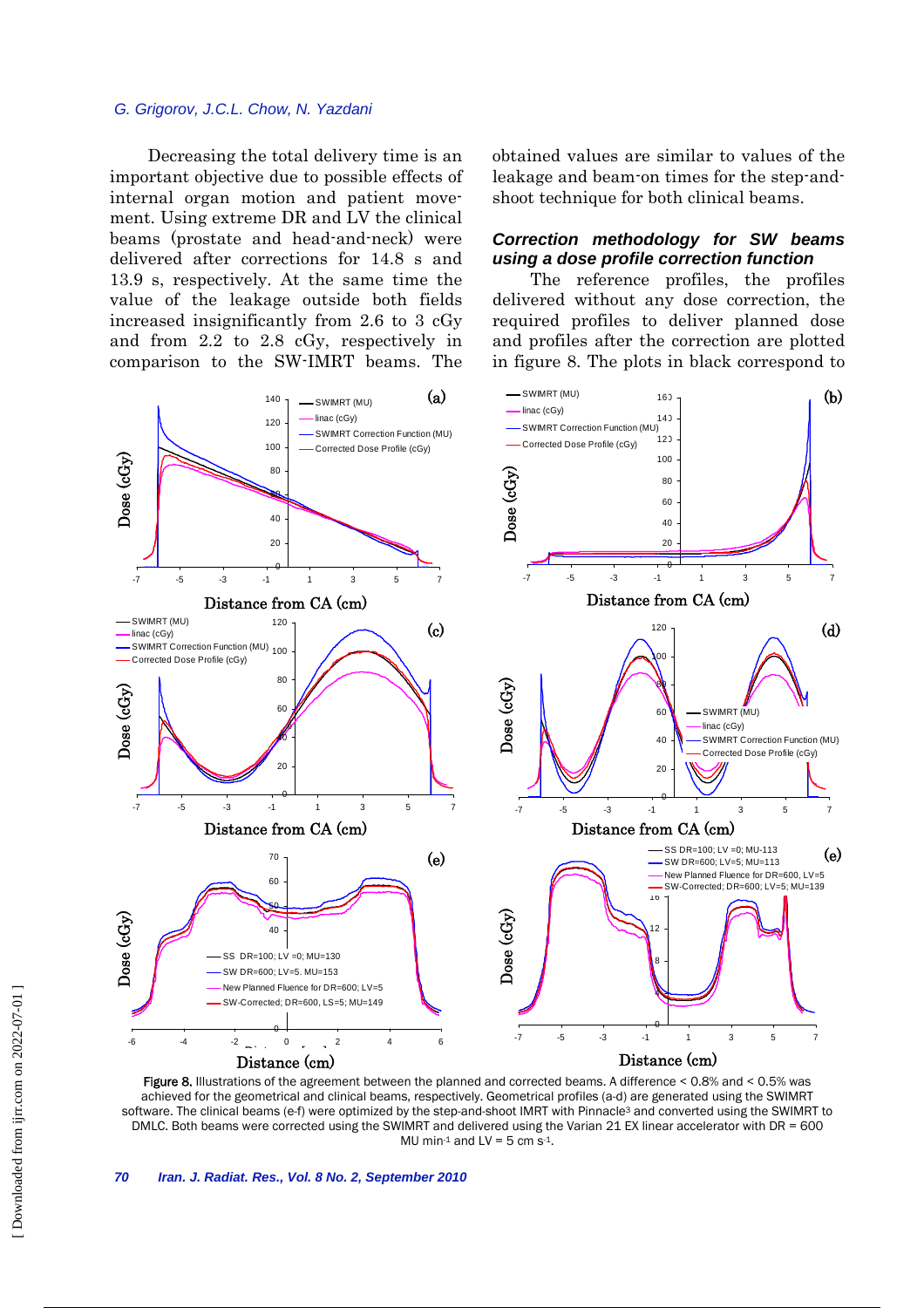the linear, exponential and sinusoidal equations and to the planned clinical stepand-shoot IMRT beams for prostate and head-and-neck treatment. For every beam, the required correction of the dose/control point was determined using equation 1. The new values for the corrected MU/beam are shown in table 3. A significant improvement of the agreement between the planned and delivered geometrical dose profiles was measured after the correction. A maximum dose error < 0.8% was measured in the local maxima of the dose gradients for the geometrical curves.

 The corrected clinical beams were irradiated with higher profile accuracy than the non-clinical beams because their dose gradients were smoother. A very good agreement between the planned and delivered profiles of the clinical beams is shown in figures 5(e) and 5(f). The calculated mean value and its standard deviation for the linear, exponential, one sinusoidal, two sinusoidal geometrical beams and the prostate and head-and-neck SW beams are plotted in table 4. The maximum dose error (up to 7%) was measured for edges of the sinusoidal profiles. Minimal average dose  $error < 0.5\%$ , was found for the exponential and clinical beams.

## **DISCUSSION**

 Random dose profile uncertainties depend on the ability of the MLC to control and keep the DR and LV constant when a beam of lower number of MU/beam is used. The deformation of the leading edge and the plateau has emphatically random character. These errors can be avoided only using lower DR and LV.

 From other side, the systematic profile uncertainties can be compensated. It was found that, the beams of flat profile a rescaling dose factor of one sign can be used to correct the dose uncertainties. Beams of

|               | $DR = 600$ MU min <sup>-1</sup> $LS = 5$ cm s <sup>-1</sup> |                 |                   |  |  |  |  |
|---------------|-------------------------------------------------------------|-----------------|-------------------|--|--|--|--|
| Profile       |                                                             | Planned<br>DMLC | Corrected<br>DMLC |  |  |  |  |
| Linear        | MU <sub>s</sub> /beam                                       | 124             | 163               |  |  |  |  |
| Exponential   |                                                             | 124             | 189               |  |  |  |  |
| One sinusoid  |                                                             | 169             | 230               |  |  |  |  |
| Two sinusoids |                                                             | 259             | 340               |  |  |  |  |
| Prostate      |                                                             | 149             | 152               |  |  |  |  |
| Head and Neck |                                                             | 138             | 142               |  |  |  |  |

Table 4. A comparison between (*µ* and *σ*) of the dose error for geometrical and the clinical beams. A maximum dose error in the range from 5 to 11.5% was measured only for edges of the mathematically calculated and delivered sinusoidal, linear and exponential profiles. At the field for all beams, the dose error was less than 1%.

|               | $DR = 600$ MU min <sup>-1</sup> $LS = 5$ cm s <sup>-1</sup> |          |         |  |  |  |  |  |
|---------------|-------------------------------------------------------------|----------|---------|--|--|--|--|--|
| Profile       | μ                                                           | $\sigma$ | Maximum |  |  |  |  |  |
| Linear        | 0.49                                                        | 0.74     | 10.2    |  |  |  |  |  |
| Exponential   | 0.48                                                        | 0.45     | 11.5    |  |  |  |  |  |
| One sinusoid  | 0.48                                                        | 0.33     | 5.5     |  |  |  |  |  |
| Two sinusoids | 0.56                                                        | 0.45     | 7.1     |  |  |  |  |  |
| Prostate      | 0.32                                                        | 0.58     | <1      |  |  |  |  |  |
| Head and Neck | 0.24                                                        | 0.38     | $<$ 1   |  |  |  |  |  |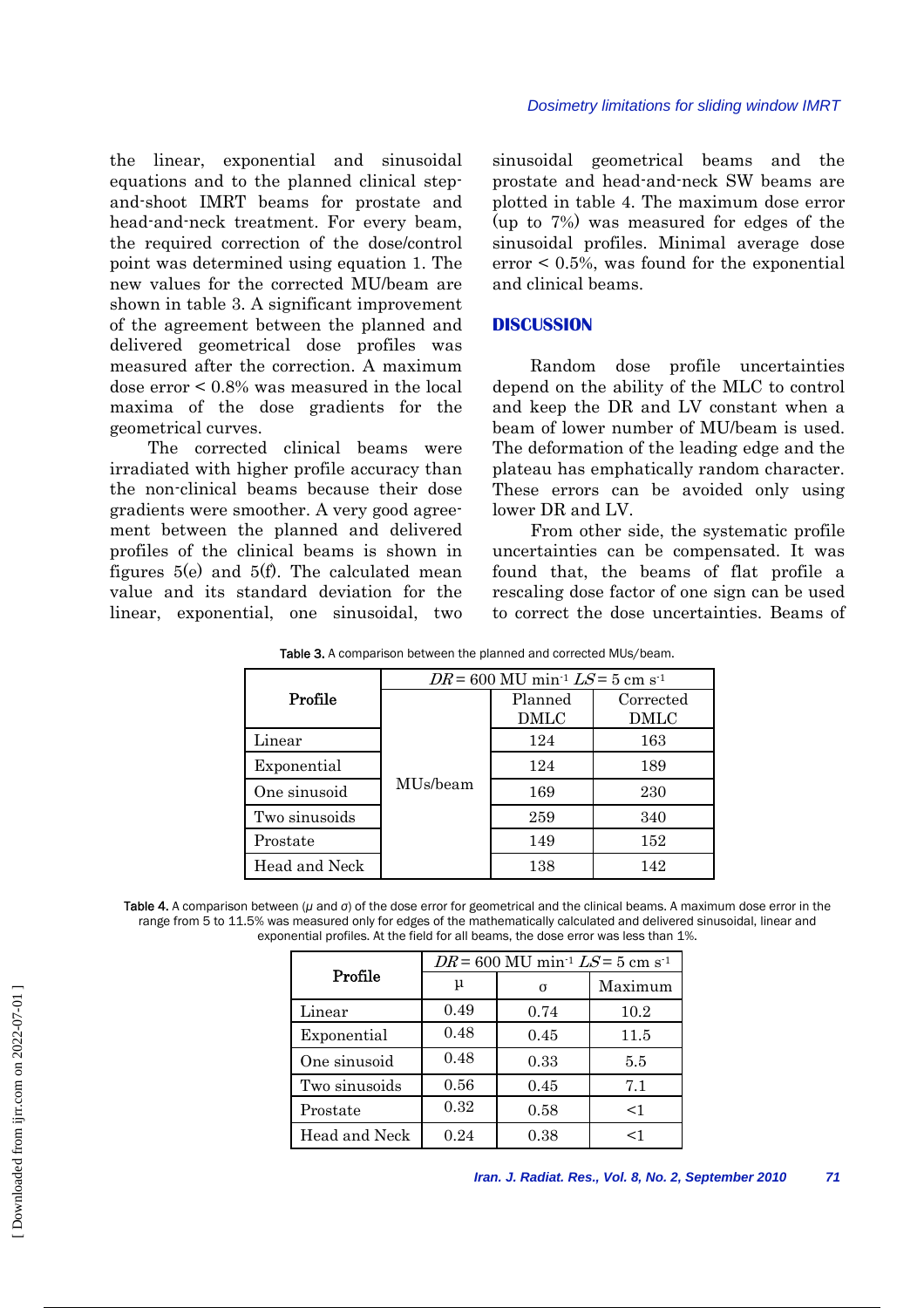high profile modulation may need an individual rescaling factor of different sign for every control point of the SW beam or an individual correction matrix  $(CF[n, i])$  for a given beam.

 To deliver a beam profile of high doze modulation, the SW technique uses sliding gaps of irregular (see figures 6 (c) and (d) and figures 7 (c) and (d) and a small distance of several mm (see figures 1(c) and 2(c)) between the A and B leaves. To measure the beam output or to calculate SW dose profile using monte carlo (MC) simulation is practically very tedious or extremely time-consuming. To calculate one of the used geometrical profiles with a corresponding accuracy, a MC simulation of about 1000 phase space files equal to the number of applied MLC control points has to be used. In this work, the strategy of the correction methodology of the systematic dose uncertainties was based on the difference between the planned and delivered dose profile. Since our software, SWIMRT, does not include any correction related to the beam output and dose inaccuracies caused by the MLC system, it is possible to expect some differences between the profiles calculated with SWIMRT and other commercial or in-house programs. We suppose that certain differences between data calculated with commercial and SW beams could be found. A difference could also be found if the SWIMRT is used with other linear accelerators or MLC systems.

 To obtain the dose profiles a 2D detector is needed. As the current portal imager (PI) and the 2D matrix are equipped with s semiconductors and ionization chambers have lower resolution than the radiographic films we did not use them in our study. Another reason not to use the PI is related to the impossibility to setup Solid Water slabs over it.

 As the measurement of the output for small regular and symmetrical filed sizes below  $2 \times 2$  cm<sup>2</sup> is a known dosimetric problem. In SW beams the gap between the

A and B leaf pears can be significantly smaller than 2 cm. As shown in figure  $7(d)$ the smallest gap about 2-3 mm. It is still not solved how routinely to measure the beam output for so small fields and provide QA of the planned beams. In our study, we used another strategy for correction of the dose uncertainties for the SW dose profiles. In our model the integrated difference between the planned and delivered profiles are used as a feedback to correct the SW beams. This model seems to work well though some of the SW control points between leaves A and B are asymmetrical with irregular gaps of only several mm. Using this strategy a very good coincidence between planned and delivered SW profiles was achieved over the entire range of the dose profiles and extreme DR and LV values. Although the correction methodology has been demonstrated by comparison of beam profiles obtained with film dosimetry at a Solid Water phantom of flat surface to dose profiles obtained in the planning system for the same phantom, we assume that the idea to use the function, CF  $[n, j]$  has a potential to serve as a powerful tool for a general QA program for pre-treatment QA of the SW-IMRT beams. The comparison between initially planned and the corrected profiles measured for the same setup profiles (see figures 8(a-f)) show that the correction methodology is effective, over the entire dose and field size ranges and extreme DR and LV.

 In the current algorithm, the feed back correction have been applied sequentially from beam-to-beam, that is: 1) the optimization of the required fluence intensity map of the beams; 2) recalculation of the beam profile produced with the same fluence in to a flat Solid Water phantom; 3)irradiation of the calculated beams to the same phantom setup; 4) calculation of the CF  $[n]$  as a difference between the dose profiles obtained at the isocenter of the point 2 and 3; and 5) feed back correction of the initial beams using the correction function.

The exploring of the idea to provide not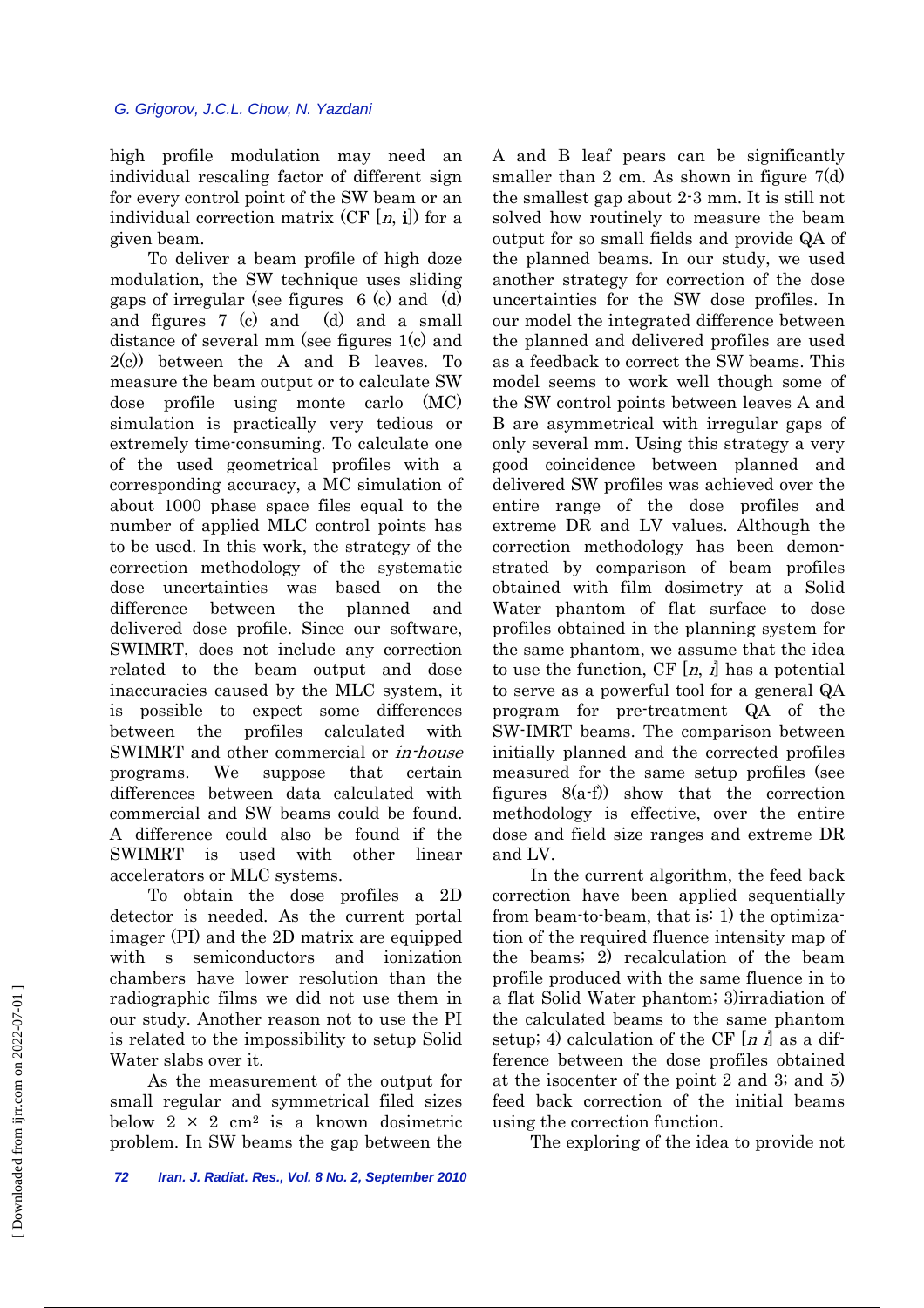only a pre-treatment QA of the beam dose modulation but also to use the profile of the systematic dose uncertainties for a pre-treatment dose correction may inspire the colleagues who design planning systems, QA programs and MLC control to establish a clinically relevant pre-treatment dose profile correction .

## **CONCLUSION**

 The high dose rate and leaf velocity are limiting factors, producing random profile deformation, when SW-IMRT beams of small number of MU/beam are delivered. It was found that there is a very good agreement between the planned and delivered geometrical and clinical dose profiles, when beams > 10 MUs irradiated by a DR from 100 to 600 MU min-1 and LV from 1 to 5 cm  $s<sup>1</sup>$ . After the correction, an average difference < 0.5% for clinical profiles was measured for beams irradiated with  $DR = 600$  MU min<sup>-1</sup> and  $LV = 5$  cm s<sup>-1</sup>. It is concluded that this method can provide a quick, inexpensive and effective feedback correction of the leaf control points so as to deliver SW profiles with higher agreement between the planned and delivered profiles. Although this study was based on the inhouse developed software, our results suggest that this correction methodology may serve as a pre-treatment Quality Assurance tool for SW-IMRT beams and to provide more precisely dose delivery employing using the correction function CF [*n i*] as a pre-treatment dose correction tool.

## **ACKNOWLEGMENTS**

 The study was supported by the Medical Physics Department at the Grand River Regional Cancer Centre. We would like to thank Rob Barnett, Mariusz Ogrodowczyk and John Ukos.

## **REFERENCES**

1. Källman P, Lind B, Eklof A, Brahme A (1988) Shaping of

#### *Dosimetry limitations for sliding window IMRT*

arbitrary dose distributions by dynamic multileaf collimation. *Phys Med Biol, 33: 1291–1300.*

- 2. Convery DJ and Rosenbloom ME (1992) The generation of intensity-modulated fields for conformal radiotherapy by dynamic collimation. *Phys Med Biol, 37:1359–1374.*
- 3. Spirou SV and Chui CS (1994) Generation of arbitrary intensity profiles by dynamic jaws or multileaf collimators *Med Phys, 21: 1031–1041.*
- 4. Stein J, Bortfeld T, Dorschel B, Schegel W (1994) Dynamic X-ray compensation for conformal radiotherapy by means of multileaf collimation. *Radiother Oncol, 32: 163–167.*
- 5. Chui CS, LoSasso T, Spirou S (1994) Dose calculation for photon beams with intensity modulation generated by dynamic jaw or multileaf collimations*. Med Phys, 21: 1237–1244.*
- 6. Boyer A and Strait J (1997) Delivery of intensity modulated treatments with dynamic multileaf collimator. Proc. 12th Int. Conf. on the use of computers in radiation therapy (Salt Lake City, Utah 1997) Leavitt DD, Starkschall G, editors. Madison WI: *Medical Physics Publishing*, *13-16.*
- 7. Ma L, Boyer A, Xing L, Ma C-M (1998) An optimized leafsetting algorithm for beam intensity modulation using dynamic multileaf collimators. *Phys Med Biol, 43: 1629 –1643.*
- 8. Dirkx MLP, Heijmen BJM, van Santvoort JPC (1998) Leaf trajectory calculation for dynamic multileaf collimation to realize optimized fluence profiles *Phys Med Biol, 43: 1171–1184.*
- 9. Chow J, Grigorov G, Yazdani N (2006) SWIMRT: A graphical user interface using the sliding window algorithm to construct a fluence map machine file. *Jour of Appl Clin Med Physm, 7: 69-85.*
- 10. Convery DJ and Webb S (1998) Generation of discrete beam-intensity modulation by dynamic multileaf collimation under minimum leaf separation constraints. *Phys Med Biol, 43: 2521–3821.*
- 11. Webb S (2001) Intensity modulated radiation therapy. Bristol: Institute of Physics Publishing, UK.
- 12. Low DA, Sohn JW, Klein EE, Markman J, Mutic S, Dempsey JF (2001) Characterization of a commercial multileaf collimator used for intensity modulated radiation therapy. *Med Phys, 28: 752–756.*
- 13. Litzenberg DW, Moran JM, Fraass BA (2002) Incorporation of realistic delivery limitations into dynamic MLC treatment delivery. *Med Phys, 29: 810–820.*
- 14. Kamath S, Sartaj S, Palta J, Sanjay R (2004) Algorithms for optimal sequencing of dynamic multileaf collimators, *Phys Med Biol, 49: 33–54.*
- 15. Williams P (2003) IMRT: delivery techniques and quality assurance. *British Journal of Radiology, 76: 766–776.*
- 16. Van Esch A, Bohsung J, Sorvari P, Tenhunen M, Paiusco M, Iori M, Engström P, Nyström H, Huyskens DP. (2002) Acceptance tests and quality control (QC) procedures for the clinical implementation of intensity modulated radiotherapy (IMRT) using inverse planning and the sliding window technique; experince from five radiotherapy departments. *Radiother Oncol, 65: 53–70.*
- 17. Kung J, Chen G, Kuchnir F (2000) A monitor unit verification calculation in intensity modulated radiotherapy as a dosimetry quality assurance. *Med Phys, 27: 2226- 2230.*